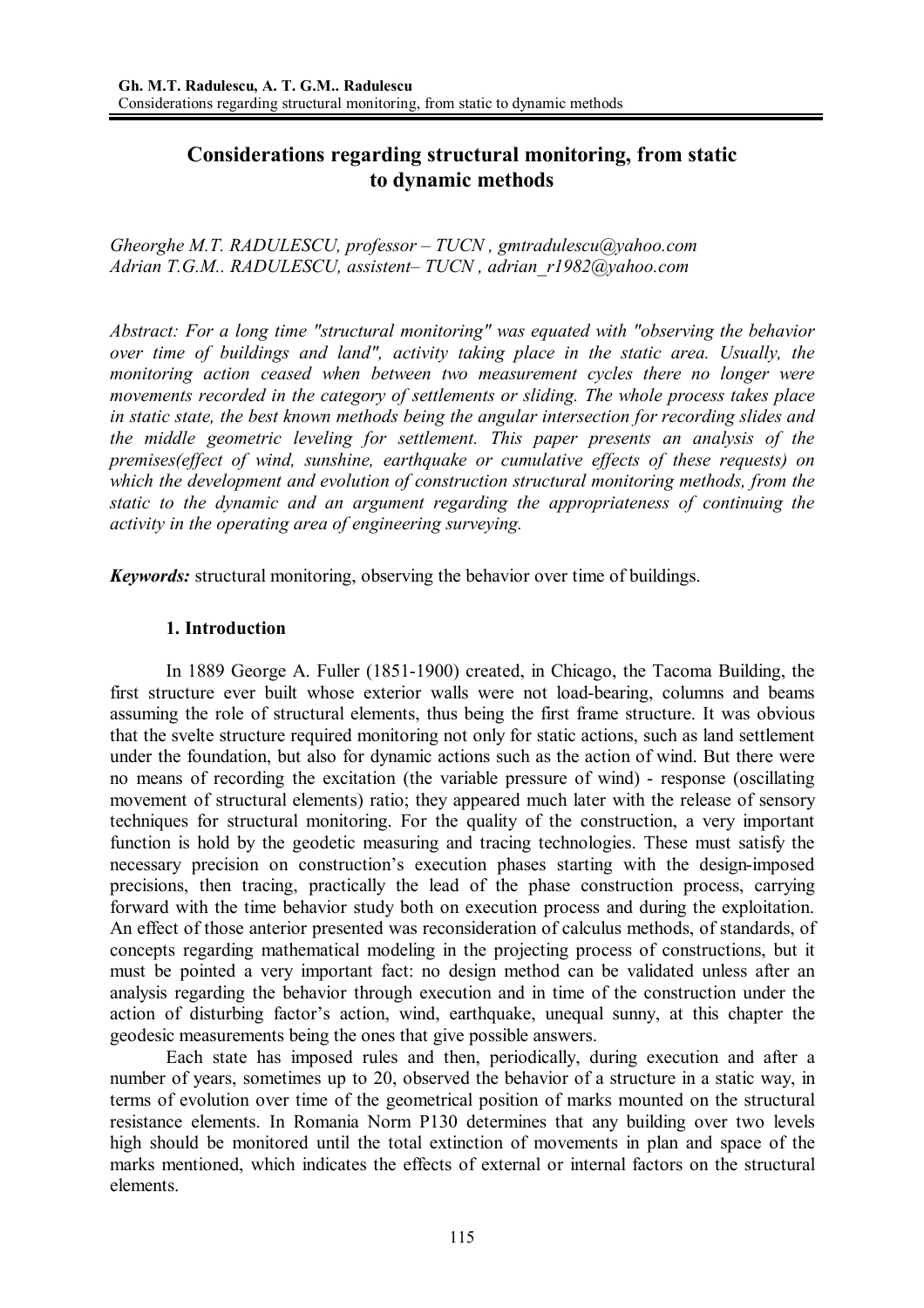#### **2. Action characteristics and their classification**

During the construction assurance verification is considered:

- permanent actions **PA**, that are applied continuously with a virtually constant frequency, constant regarding time;
- $\triangleright$  quasi-permanent actions **AQ**, that are applied with high intensity for a long period or frequent;
- $\triangleright$  temporal variable actions **VA**, whose frequency is varying time regarding, or the load is missing for a long period of time;
- $\triangleright$  exceptional actions **EA**, that appear rarely having significant intensities during the construction exploitation.

The calculus for the elements and structures is made considering unfavorable combinations, practically possible for the load, called load groups. Will be kept in mind:

a) Fundamental groups (**PA+ AQ +VA**);

b) Special groups (**PA+ AQ +VA+EA**)

#### **3. Variation of the vertical axis of the highest column structures under the sun**

#### **action**

Column structures with closed section (cylindrical or conical section) tolerate a parabolic deviation of the central vertical axis owing to the unilateral warming by the sun action. In practice the deformation model is magnify. Hence the values  $\alpha'$  and  $\alpha'$ , which correspond to a constant slope, are comparable with real one  $(\alpha$  and  $d)$  which correspond to the vertical axis's attenuation by the sun action. Correlated the dates of the repeated measures made on constructions with various highs (stacks and antenna towers), it can be conclude that the angle variation cross rarely the value of  $0.2^{\circ}$  for stacks and  $0.4^{\circ}$  antenna towers. Linear significance is presented in the next table.

| with chequal confiction, stacks and I v towers.  |                               |                    |                |                |                |
|--------------------------------------------------|-------------------------------|--------------------|----------------|----------------|----------------|
| High-H<br>meters                                 | d<br>cm                       | d<br>$\mathbf{cm}$ | d.<br>cm       | d<br>cm        | d<br>cm        |
|                                                  | $\acute{\alpha}=0.05^{\circ}$ | $=0.1^{\circ}$     | $=0.2^{\circ}$ | $=0.3^{\circ}$ | $=0.4^{\circ}$ |
| 10                                               | 0.9                           | $\overline{2}$     | 3              | 5              |                |
| 20                                               | 2                             | $\mathbf{3}$       | 7              | 10             | 14             |
| 50                                               | 4                             | 9                  | 17             | 26             | 35             |
| 100 metal stack from Baia Mare,                  | 9                             | 17                 | 35             | 52             | 70             |
| 200 stack from Dej,                              | 17                            | 35                 | 70             | 105            | 140            |
| 300                                              | 26                            | 52                 | 105            | 157            | 209            |
| 352 stack from Baia Mare,                        | 31                            | 61                 | 122            | 183            | 243            |
| 400                                              | 35                            | 69                 | 140            | 208            | 273            |
| 500                                              | 44                            | 86                 | 175            | 260            | 342            |
| 550 TV towers from Montreal and Moscow           | 49                            | 95                 | 193            | 286            | 377            |
| 600                                              | 53                            | 103                | 211            | 312            | 409            |
| 700                                              | 62                            | 120                | 246            | 364            | 479            |
| 800                                              | 71                            | 136                | 281            | 416            | 548            |
| 1010 stack design, Australia, Burunga, 2011-2013 | 100                           | 170                | 352            | 518            | 688            |

Table 1. Angle and linear variation under the sun action for the reinforced concrete buildings with circular-conical, stacks and TV-towers.

The effects of this evolutional process are can be classify in the following two groups:

1<sup>0</sup> influences of the vertical axis attenuation to the building functionality

 $2<sup>0</sup>$  variation vertical and radial stress in structure (estimated by ACI 505-54/98).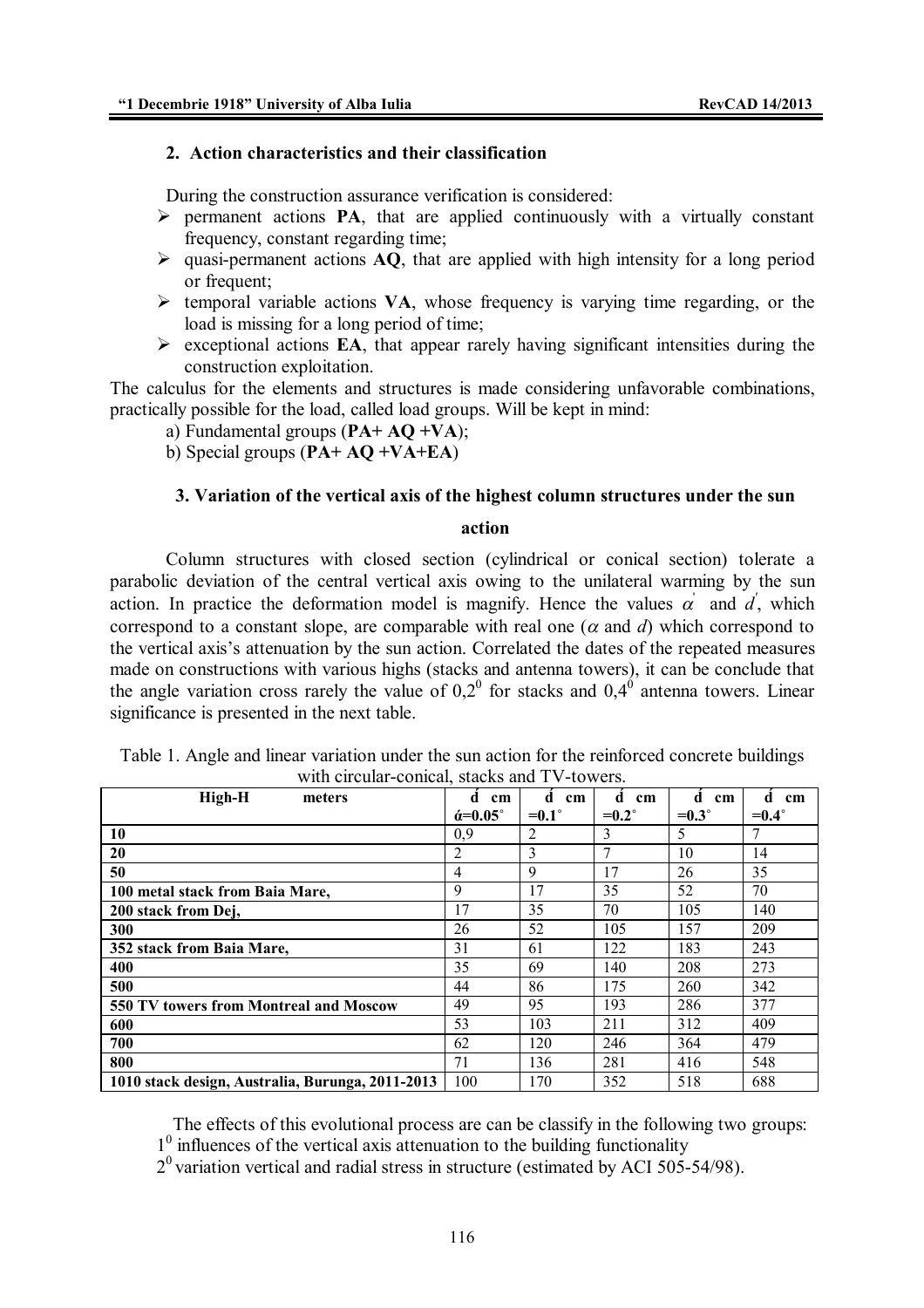### **4. General problems about the wind action to the cylindrical buildings**

 The wind represents periodical or quasi-periodical, a stress factor on some time interval for highest building. For the buildings with high greater that 200 m and conical form (stakes, towers, antennae) the study of wind influence is difficult by reason of some factors, as follows:

- $\triangleright$  Variation on high of the speed wind (so, implicit the pressure variation) is different for other buildings;
- $\triangleright$  Increase the siaj zone, hence the simulation possibility for some adapted hypotheses are minimized;
- $\triangleright$  Non existence of some technical studies about the behavior of this structures in superior critic domain;
- $\triangleright$  Chaotic character of the models behavior in wind tunnel;
- Existence of *n* liberty grade implies an approximate estimations of stress;
- $\triangleright$  Disaccord between theoretical studies and real model behavior

 But, practice presents the next conclusion: reckless of the type of dynamical stress (wind, earthquake, sun action) the building's oscillations in a fixed section are made in ellipsis form. For the whole structure it can be estimated that the figure of oscillations has an ellipsis crosscut. This form of oscillation is an essential characteristic for the reaction of the high structure at the various stress factors. If we analyze the figure of oscillation it can observe that this figure has a quasi-screw ellipsis-conical form. Therefore, the fundamental method for bounding the oscillations is the spire involution or spire of structure. The last research attest, by measures IN-SITU, currency of selected solutions.

#### **5. The seismic action on tall engineering constructions**

 According to the domain regulation "Standard for anti-seismic design of: housing places, social-cultural, agro-zootechnic and industrial places" code P100-92, there will be kept in mind the following manifestation manners of seismic activity.

- **a)** forces of inertia generated by the vibrations of elevation parts of the constructions, after their involvement in the seismic movement by accelerations of groundconstruction interface.
- **b)** efforts generated by unequal movements imposed to the infrastructural parts of the construction.
- **c)** additional pressures came from the forces of inertia created in liquids, powdery masses.
- **d)** the forces came from the leaning and bonding works of the installations, of equipments etc.

### **6. Coupling of forces – design risk, Consequences of the incorrect estimation of the vertical axis evolution under the stress action**

Previously it was accentuated the permanent ellipsis oscillating movement of the highest tubular buildings. Appear the next affirmations:

 $\triangleright$  Between the sub-dimensioning and supra-dimensioning, the design way alternates in function of the known information and the reference plane of the normative which is in use.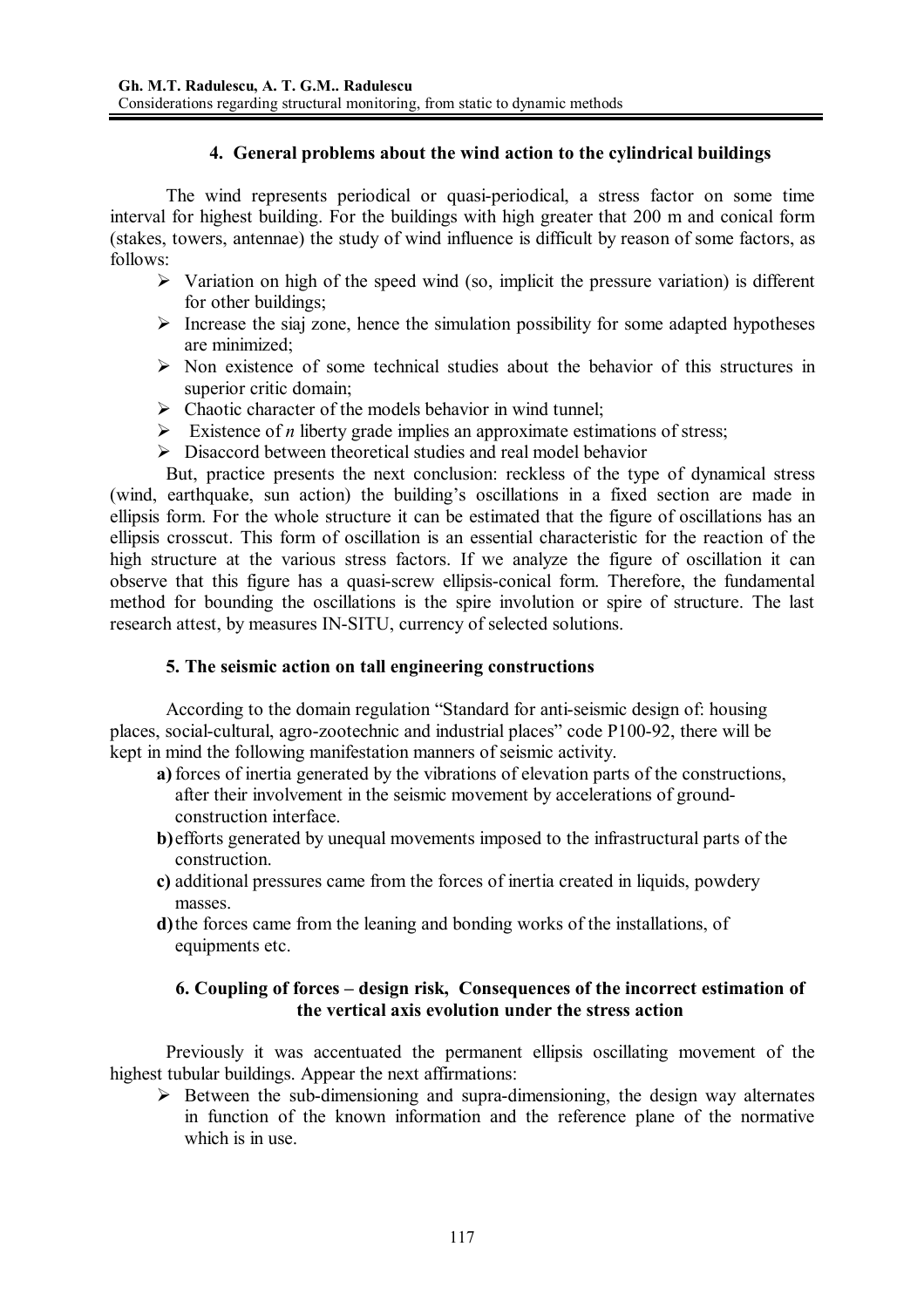- $\triangleright$  Information concerning the behavior of the other similar constructions in the same conditions is useful, too. This kind of dates is given only by the direct measures with topological and geodesic methods.
- $\triangleright$  Variation of the vertical axis for the analyzed structures, with 100, 200 or 350 m high, under the non constant sun action and the wind action, recorded in various weather conditions, could be interested for the designer and for the effecters of other highest buildings, too.
- $\triangleright$  The classical methods for recording present some disadvantage which limit the informational flux. So, the different ways of recorder go down in value the compatibility of information received from the different sources. Therefore, is difficult to make a date bank.
- $\triangleright$  Absence of continuity gives to the dates a sequential character. The price is high and the difficulties are various.
- $\triangleright$  The modern methods, presented in this work, by the new devices and by the measure methods will be eliminate this shortcomings because they can make continuous and homogeneous determinations. But, the results of measures are given rarely and therefore is still difficult to make a dates bank in this domain
- $\triangleright$  Finely, weather conditions have an effect upon the structure and the device used for record the deviations, too. Hence the obtaining results passes from the functionally aspect to the representative aspect.

### **7. The response of tall structures on vibrating forces and their effect on inhabitants, considerations regarding the last domain aspects on world level**

 Swedish and Swiss standards from this domain specifies the frequency, speed, acceleration and amplitude of design (projection) vibrations, maximum admitted of various very high constructions categories and only topographical in-situ measurements can confirm these values. A main preoccupation of the researchers is the analysis of possible loadings combinations, of these effects, of fatale combinations and a reconsideration of actions provoked from the wind as main solicitant environment factor. It's to mention also the preoccupations about determination of interaction of type structure – possible wind effects, the new definitions about solicitant factors, of their combinations scheduled by American standard BS 5950, and especially redefining acceptable limit displacements of the top of tall structures by the same accepted standard among H/300 for columns and singular constructions and H/600 for other categories. Standards of American Construction's Engineering Society ASCE7-02 are giving also trends about minimum factor combinations in tall construction's design. The reaction of structures on apparition of a vibrating source is governed from the next factors:

- the relation between the natural construction's frequency (or of some of its elements) and the characteristic frequencies of vibrations source
- amortization of building resonance or of some parts from it
- diffusion of stress in building or of some parts from it
- $\bullet$  magnitude the size of forces that act on structure
- interaction between the building or its elements and the vibrating source.

Human perception on vibrations – oscillations of tall structures can be considered in or out normal limits, according to many other factors. The American standard DIN 4150 sets up the limits of human tolerability of the vibrations from the buildings where they live or work.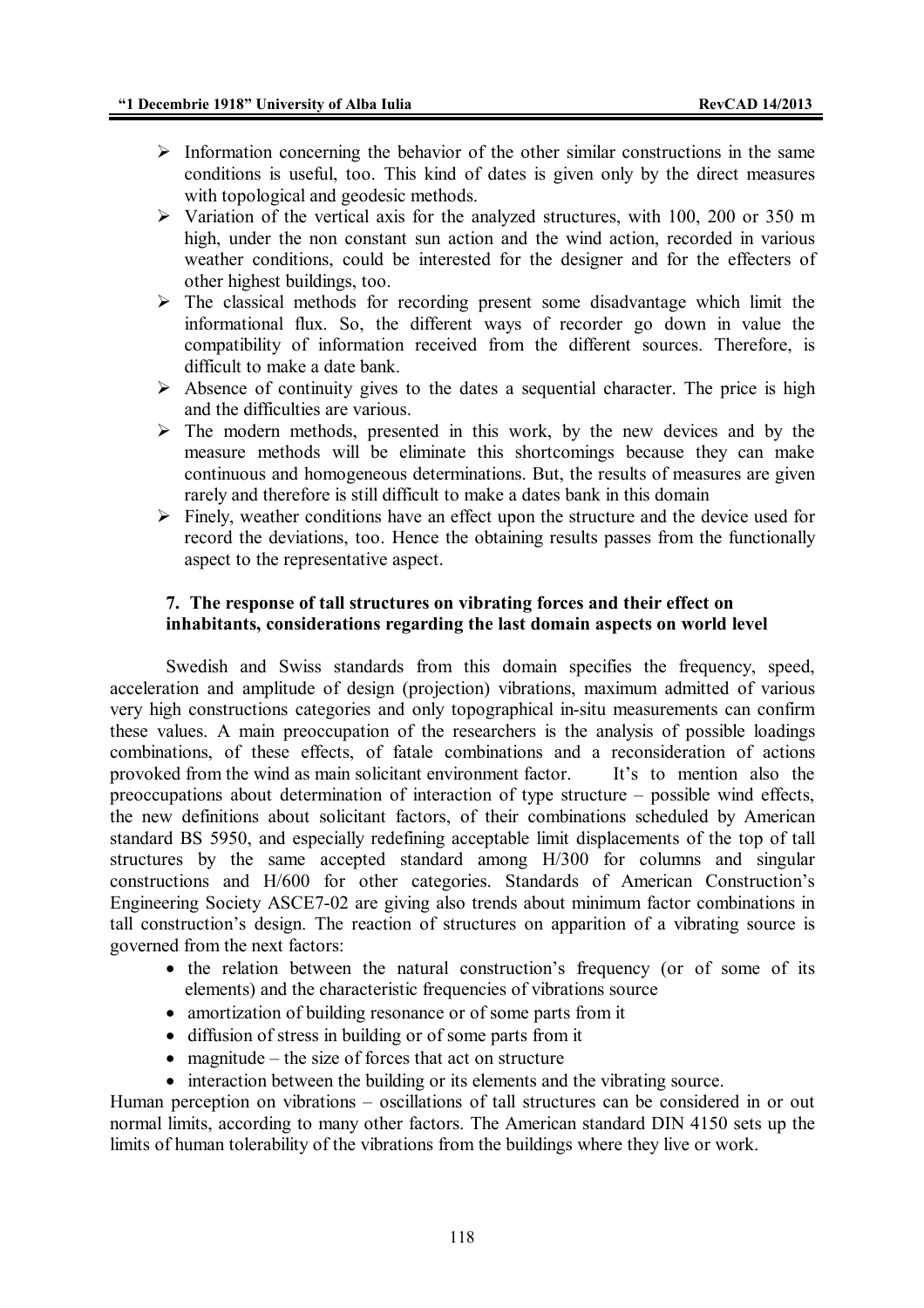#### **8. Representation conditions of obtaining dates recorded to the vertical axis evolution**

- **a)** Exact determination of causes (clime characterization factors), correlated with exact recording of the effects (oscillations or attenuation angle of vertical axis).
- **b)** Continuity of recordings all over the execution and after that, periodically, in various combinations of forced conditions.
- **c)** Global presentation of the cumulated effects.
- **d)** Split the influences of each forced factor.
- **e)** Minimization of the measure error recordings and put the recordings in similar technique conditions.
- **f)** Removing the environment effects on measuring methods;
- **g)** Removing the errors of construction effects and stabilize in which proportion they influence the results. By distortion it, they are eliminate from statistical dates.
- **h)** Absence of continuity gives to the dates a sequential character. The price is high and the difficulties are various.
- **i)** The recorders will be effectuate for base and for peak of buildings, and from 50 to 50 meters, after two perpendicular directions (preferences NS - VE).
- **j)** Optimal cost. It is relive that for the resident buildings with much more than 200 m high, the investment charge in recording device and usable methods can be by million dollars.
- **k)** Reduced volume of work, decrease the human errors by the methods and by the usable devices. Today this thing is possible.
- **l)** The method must be influenced by the atmospheric factors, in known and control limits.
- **m)** Results of the measures it must to relieve coherently and faithful the relation from the causes and stress factors, from the effects and variation of the structure position in general and the peak in special
- **n)** Dates given by the land surveyor to the designer it must to permit to define the outline of general action – higher structures; particular action – conical structures; special action – height, capacity, environment, base, soil, emplacement, relief, clime, neighborhoods, incidence of the special stress factors

 In stage of design, consider that it is necessary to approach cautiously about the possibilities to coupling of stress factors, for highest buildings. To know the general, particular and special model behavior of the building A, with parameters B, emplaced in zone C, characterized by the environmental factors D, make possible to estimate the unfavorable possibilities to coupling of forces. So, it can choose the optimal solution in limits to the maximal resistance.

#### **9. An overview of Structural Monitoring and the constructions life-cycle**

 Security of the civil engineering works requires regular monitoring of the structures. The current methods are often difficult applications, the resulting complexity, dependency from the condition of the atmosphere, and also the costs, limiting the applicability of these measurements. Special attention is therefore focussed on maintaining them in a serviceable condition. The problem is quite complicate as it is function of their age, variety of structural types, different processes of deterioration and increasing volume and composition of traffic. From this viewpoint, surveillance and monitoring have already become a widely used standard. The aim of these activities is first of all to detect the deterioration process already in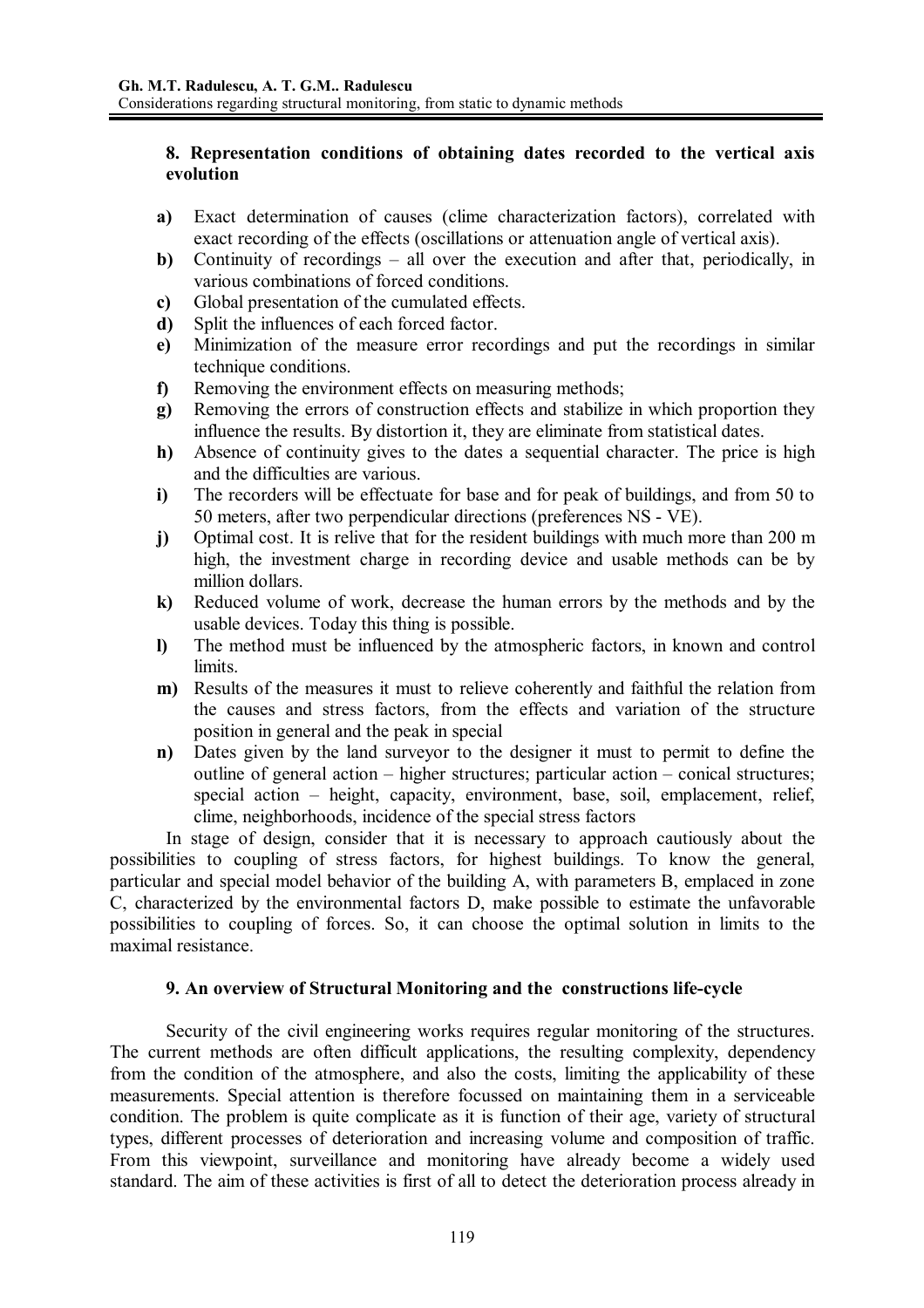its initiation phase and to investigate and identify the causes of deterioration. Secondly, by monitoring the progress of deterioration on the different parts of the structure it is possible to give an input for actions aiming at keeping the safety and functionality of the structure within acceptable limits by performing adequate repair actions. Instrumental monitoring is gaining more and more attention as a convenient tool to follow, on a long-term scale, the global performance or the local variations of relevant properties of structures. Mostly developed in the last 10-15 years, this type of approach even not common practice, has been and is used on both new and existing structures to keep under control structures of strategic importance or very deteriorated structures whose critical conditions may require continuous attention. The Initial Structure Evaluation process is the first level of risk assessment for the established inventory of structures. The Initial Structure Evaluation applies established, weighted criteria to gathered existing information and information from one structure visit. The Initial Structure Evaluation will result in the subdivision of structures into five risk assessment structure groups. The Initial Structure Evaluation process is begun with three forms of information being available. The first form of information is the list of all roadway structures apparently overlying abandoned underground mines. The second form is the Structure Visit Form and all information gathered in its completion. The third form is the Initial Structure Evaluation Criteria provided in this section.

#### **10. Selection of the sensing technology**

 The selection of a measurement technique to be developed in the framework of a research project like STRUCTURAL MONITORING must pursue two main objectives:

- **1.** a new system has to respond to a real need of the end-users,
- **2.** it should constitute an innovative approach in the domain of metrology and present some originality compared to the work of other research laboratories active in the same field.

From the point of view of the end-users seen that a real need exists for short and long gagelength sensors based on fiber optics. These techniques offer the advantage of a small size, insensitivity to electromagnetic fields, currents, corrosion and in some cases temperature variations. Furthermore, optical fibers can be used at the same time as sensors and information carriers, reducing the complexity of the system and potentially allowing the multiplexing of a great number of sensors on a reduced number of transmission lines. Fiber optic deformation sensors, the optical equivalent of rockmeters and inductive sensors, have attracted considerable research interest at the beginning of fiber optic sensor history, especially in the interferometric configuration. Other techniques for deformation sensing rely on micro-bending to encode the deformation in a change of the transmitted or reflected intensity. Some of these techniques have turned into industrial applications. The requirements that a deformation sensor for short (but not dynamic) and long-term monitoring should meet are examined in the next few paragraphs. Low-coherence interferometry in singlemode optical fiber sensors responds to all these requirements:

**1 Deformation sensing,** A deformation sensor has to measure the distance variation between two given points fixed to the structure.

**2 Sensor length,** Because of the great variety of structures encountered in civil engineering it is impossible to find a standard sensor length that fits all applications.

**3 Resolution and precision,** The resolution requirements also greatly vary with the application. If the sensors are considered as replacement of conventional techniques like dial gages, it is important to guarantee at least the same resolution.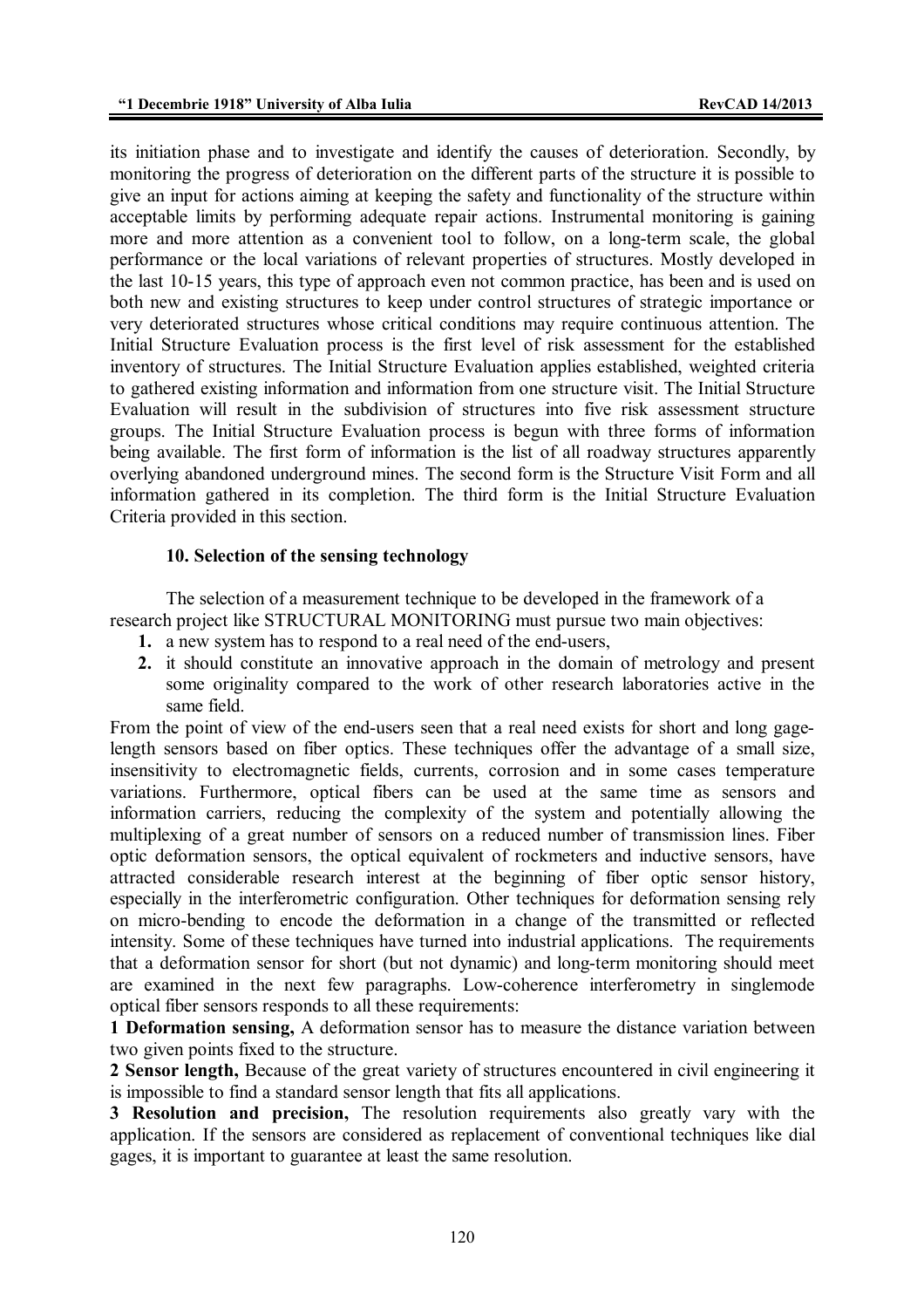**4 Dynamic range,** For applications in conventional civil structures, in-service deformations larger than 0.1- 1% of the gage length are rare.

**5 Stability,** Since long-term applications are aimed, the resolution and precision cited above should remain valid even for measurements spaced by years.

**6 Temperature sensitivity,** All deformation sensors are also to some extent temperature sensors. It is therefore interesting to study the influence of temperature on the deformation measurements.

### **11. Priority Structural Monitoring recommendations**

 Structural Monitoring (SM) is an indirect way of detecting the level of damage that has been done to a structure via natural or human induced disturbances. Structural Monitoring was done using wired systems that collected and monitored data from these structures. This was an expensive and inflexible approach because the system could not be easily redeployed if better data collection points were discovered on the structure. Wireless Sensor Networks became a good way to solve this problem, and thereby meet a major requirement for a viable SM system. Autonomous motes could now be deployed over a field of interest while data was collected at a base station . The decision to use WSNs came with a significant tradeoff; bandwidth had to be sacrificed for flexibility and price. The radios on the sensors were not capable of transferring data at very high speeds, which also limited the number of motes that can be part of a single network.

# **12. Conclusions**

Analyzing the complex problems regarding design, projection, execution and topological – geodesic coordination of the construction works and time tracing of tall constructions it can be reached the conclusions:

- $\triangleright$  The process of very tall structure's, bridges or special construction realizing has known, in the past ten years a development without precedent;
- $\triangleright$  The surveying geodesic classic methods of execution's geometric assistance and time behavior tracing have kept their actuality, being used for certain constructions, on recording of some actions and their effects in different precision conditions;
- $\triangleright$  Have appeared new, unconventional methods, thanks to development of special constructions domain (tall structures, bridges, barrages), of very good performance but expensive, being necessary the carefully design of tracing – execution solutions, practically existing a infinity of combining possibilities for different classic and modern tools, both for studying the causes and the effects of environment factors on constructions;
- $\triangleright$  There is on the anvil the establish of some general behavior models, valid for quasi – totality of tall structures, particular for some constructions categories (e.g. chimneys) and special, characteristic for structures with similar constructive parameters (e.g. over 200 m in height furnaces, funnel – shaped, of a certain slimness);
- $\triangleright$  It is necessary to reconsider the execution tolerances for this construction category because the present monitoring technology of the execution permits to obtain high precision results.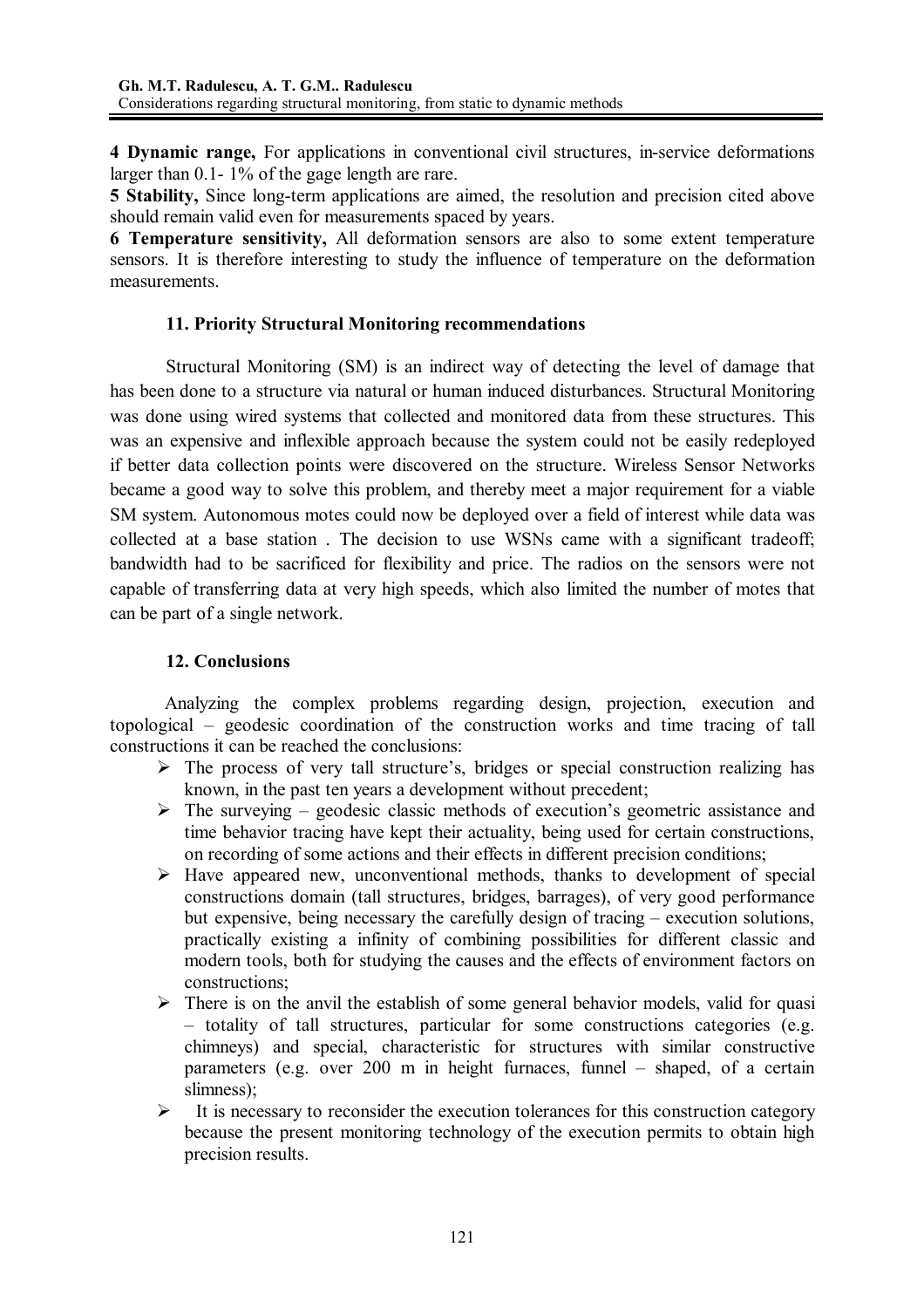#### **13. References**

- *1. Gh.M.T.Rădulescu Cu privire la analiza factorilor ce influenţează realizarea construcţiilor foarte înalte, Buletinul ştiinţific al Institutului Politehnic Cluj-Napoca, nr.25-1982*
- *2. Gh.M.T.Rădulescu Consideraţii privind axul vertical optim al construcţiilor foarte înalte, Buletinul ştiinţific al Institutului Politehnic Cluj-Napoca, nr.25-1982*
- *3. Gh.M.T.Rădulescu Unele aspecte ale influenţei efectului Karman asupra construcţiilor tronconice de mare înălţime, Buletinul ştiinţific al Institutului Politehnic Cluj-Napoca, nr.25-1982*
- *4. Gh.M.T.Rădulescu Variaţia axei verticale a construcţiilor coloană de mare înălţime la încălzirea solară neuniformă, Buletinul ştiinţific al Institutului Politehnic Cluj-Napoca, nr.27-1984, pag.61-68*
- *5. Gh.M.T.Rădulescu Variaţia axei verticale a construcţiilor coloană de mare înălţime la acţiunea vântului, Buletinul ştiinţific al Institutului Politehnic Cluj-Napoca, nr.27- 1984, pag.69-72*
- *6. Gh.M.T.Rădulescu Contribuţii privind aplicarea metodelor optime de urmărire a comportării construcţiilor foarte înalte la acţiunea factorilor climatici,Buletinul ştiinţific al Institutului Politehnic Cluj-Napoca, nr.27-1984, pag.73-78*
- *7. Metode de urmărire a comportării în timp a unui pilon de radio autoradiant(H=233 m ), simpozion internaţional "Soluţii noi, eficiente în proiectarea şi execuţia structurilor", Institutul Politehnic"Traia Vuia" Timişoara, 14-15.11.1986, pg. 126- 133*
- *8. Verticalitatea construcţiilor coloană de foarte mare înălţime, Buletinul ştiinţific al Oficiului de informare documentară pentru industria minieră, seria mineritpreparare, pag.59-72, 1986;*
- *9. Consideraţii privind măsurarea geometriei reale a unui pilon de radio autoradiant, A V-a Conferinţă internaţională de Construcţii metalice, Timişoara, 22-24 .09.1988, pg.213-218*
- *10. Urmărirea axei verticale ale unui coă de fum metalic sub acţiunea vântului, A V-a Conferinţă internaţională de Construcţii metalice, Timişoara, 22-24 .09.1988, pg.218-223*
- *11. Studiu provid geometria in situ a reţelelor planare, A V-a Conferinţă internaţională de Construcţii metalice, Timişoara, 22-24 .09.1988, pg.223--229*
- *12. Gh.M.T.Rădulescu, Considerations concernant l,influence du milieu sur les constructions de tres grande hauteur.1er Congrès International " De la Science des matériaux au génie des matériaux de construction", Paris-Versailles 8-11-209.1987, Volum du Theme III,*
- *13. Gh.M.T.Rădulescu, DINAMIC TOPOGRAPHY-as a Study Method for the Variation in the Geometric Parameters of the High Structures, Artificial Intelligence, CIVIL-COMP 89, The application of artificial intelligence techniques to civil and structural engineering, 20-22.09.1989, London, England*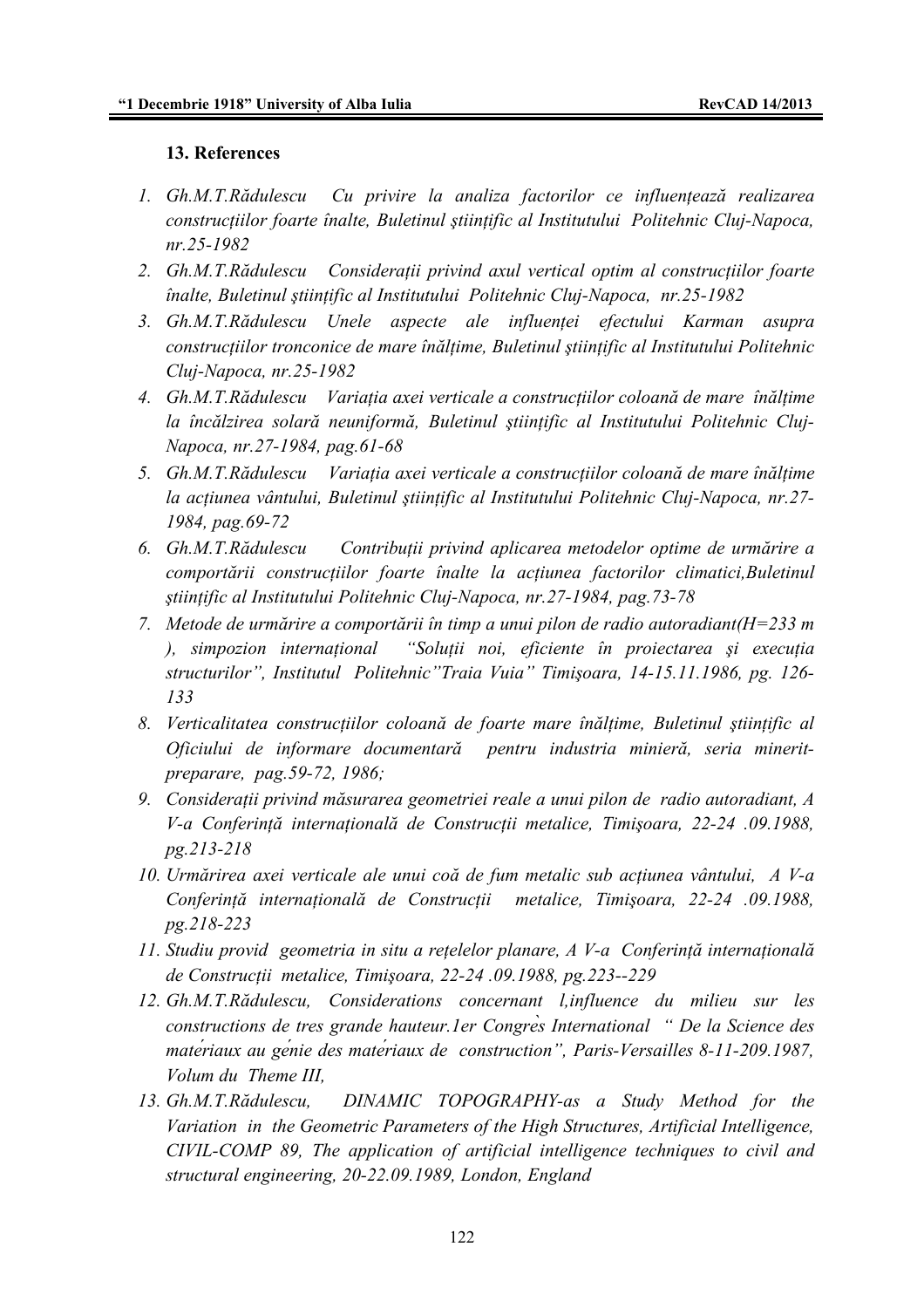- *14. Gh.M.T.Rădulescu, Study to Optimyze the Recordings of the Geometric Parametric Variation of the Structure under the Effect of Non-liniar Sunning, Artificial Intelligence, CIVIL-COMP 89, The application of artificial intelligence techniques to civil and structural engineering, 20-22.09.1989, London, England*
- *15. Gh.M.T.Rădulescu, AdrianT.G.Rădulescu, Propuneri privind cercetări viitoare în domeniul monitorizării structurilor înalte pe parcursul execuţiei şi a comportării în timp sub acţiunea însoririi neuniforme şi a vântului. Simpozion ştiinţific internaţional de cadastru GEOCAD 05, Universitatea 1 Decembrie 1918, Alba Iulia 3-5 mai 2005, lucrare publicată în Revista de cadastru nr.5-2005, pg.297-300, RevCAD Journal of Geodesy and Cadastre, ISSN 1583-2279*
- *16. G.M.T. Rădulescu, A.M. Rădulescu, Ovidiu Ştefan Execution Analysis and Time Behaviour Monitoring of the Highest Building from Romania for Establishing the Influences of Settling on its Verticality, Ninth International Conference on Structural Studies, Repairs and Maintenance of Heritage Architecture-Stremah 2005, Malta 22- 24.06.2005, 10 pg., lucrare prezentată, în ziua de 23.06.2005 şi publicată în CD-ul conferinţei;*
- *17. Gheorghe M.T. Radulescu, Ovidiu Stefan and Adrian Traian G.Radulescu, Dynamic Surveying As Means To Assure A Special Structure Safety, Paper CIBW99-0074-06, Theme: Measurement and quantitative analysis, International Conference on Global Unity of Safety and Health in Construction. Beijing, China / June 22-30 /2006, , pp. 346-355, Proceedings of CIB W99 International Conference on Global Unity for Safety, De Dongping Fang,Rafig M. Choudhry, Jimmie W. Hinze, Tsingua University Press, ISBN: 7302132364 9787302132363, lucrare citată în lucrarea Construction Safety&Healt in the Framework of Civil Engineering Risk Aseessment, autori M.H.Faber şi Donping Fang, Proceedings of CIB W99 International Conference on Global Unity for Safety, http://books.google.ro/books?id=eYoi8ZkI-BIC&pg=PA663&lpg=PA663&dq=Gheorghe+M.T.+Radulescu&source=bl&ots=yN H3ZJTuLv&sig=j2VDXJVUhY3Lxh6vByDq3HGXLfg&hl=ro&ei=0Z5UToCaCsn64Q TP1YyjBw&sa=X&oi=book\_result&ct=result&resnum=3&ved=0CCQQ6AEwAjge#v =onepage&q=Gheorghe%20M.T.%20Radulescu&f=false*
- *18. Gh.M.T.Rădulescu, AdrianT.G.Rădulescu, Monitoring the behaviour of very tall structures under the action of non-uniform sunlight. The case of a 350 m high chimneystack from Baia Mare, Romania, preceedings on 3rd IAG / 12th FIG Symposium, Baden, Austria, May 22-24, 2006, 3rd IAG Symposium on Geodesy for Geotechnical and Structural Engineering and 12th FIG Symposium on Deformation Measurements http://www.fig.net/commission6/baden\_2006/proceedings.htm, MST1 Monitoring of Structures I, Proceedings, 3rd IAG Symposium on Geodesy for Geotechnical and Structural Engineering and 12-th FIG Symposium on Deformation Measurements, ed. H. Kahmen and A. Chrzanowski, Baden, Austria, 21-24 May, CD ROM.*
- *19. Gheorghe M.T. Radulescu, Ovidiu Stefan, Gabriel Badescu, Eng.Mihai V.G. Radulescu, Adrian T.G. Radulescu - Dynamic Surveying as Result of Permanent*